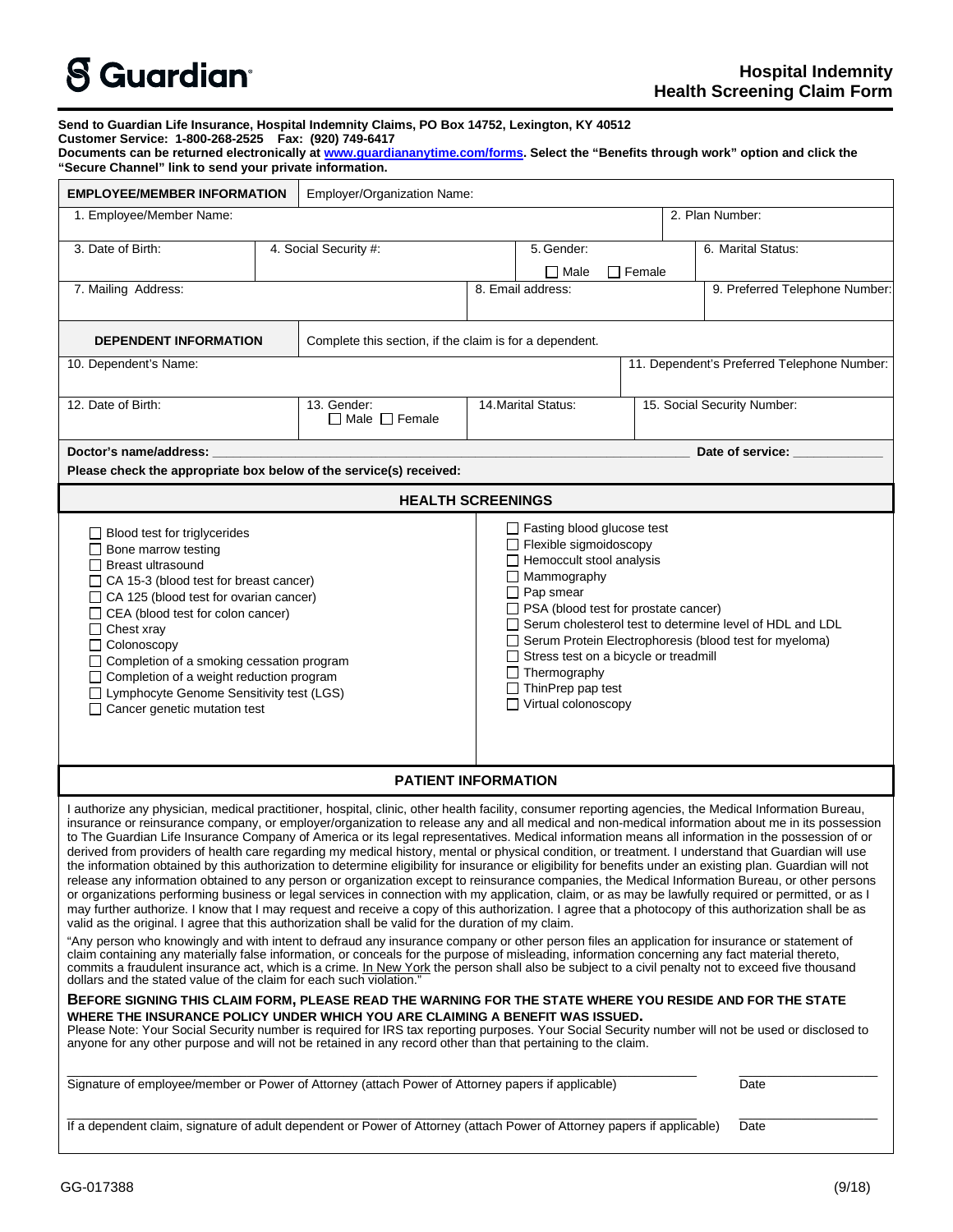## **Fraud Warning Statements**

## **The laws of several states require the following statements to appear on the claim form:**

**Alabama:** Any person who knowingly presents a false or fraudulent claim for payment of a loss or benefit or who knowingly presents false information in an application for insurance is guilty of a crime and may be subject to restitution, fines, or confinement in prison, or any combination thereof.

**Alaska:** A person who knowingly and with intent to injure, defraud, or deceive an insurance company files a claim containing false, incomplete, or misleading information may be prosecuted under state law.

**Arkansas, West Virginia**: Any person who knowingly presents a false or fraudulent claim for payment of a loss or benefit or knowingly presents false information in an application for insurance is guilty of a crime and may be subject to fines and confinement in prison.

**Arizona:** For your protection Arizona law requires the following statement to appear on this form. Any person who knowingly presents a false or fraudulent claim for payment of a loss is subject to criminal and civil penalties.

**California:** For your protection California law requires the following to appear on this form: Any person who knowingly presents a false or fraudulent claim for the payment of a loss is guilty of a crime and may be subject to fines and confinement in state prison.

**Colorado:** It is unlawful to knowingly provide false, incomplete, or misleading facts or information to an insurance company for the purpose of defrauding or attempting to defraud the company. Penalties may include imprisonment, fines, denial of insurance and civil damages. Any insurance company or agent of an insurance company who knowingly provides false, incomplete, or misleading facts or information to a policyholder or claimant for the purpose of defrauding or attempting to defraud the policyholder or claimant with regard to a settlement or award payable from insurance proceeds shall be reported to the Colorado Division of Insurance within the Department of Regulatory Agencies.

**Connecticut, Iowa, Nebraska and Oregon:** Any person who knowingly, and with intent to defraud any insurance company or other person, files an application of insurance or statement of claim containing any materially false information or conceals, for the purpose of misleading, information concerning any fact material thereto, may be guilty of a fraudulent insurance act, which may be a crime, and may also be subject to civil penalties.

**Delaware, Indiana and Oklahoma:** WARNING: Any person who knowingly, and with the intent to injure, defraud or deceive any insurer, makes any claim for the proceeds of an insurance policy containing any false, incomplete or misleading information is guilty of a felony.

**District of Columbia:** WARNING: It is a crime to provide false or misleading information to an insurer for the purpose of defrauding the insurer or any other person. Penalties include imprisonment and/or fines. In addition, an insurer may deny insurance benefits, if false information materially related to a claim was provided by the applicant.

**Florida:** Any person who knowingly and with intent to injure, defraud, or deceive any insurer files a statement of claim or an application containing any false, incomplete, or misleading information is guilty of a felony of the third degree.

**Idaho**: Any person who knowingly, and with intent to defraud or deceive any insurance company, files a statement of claim containing any false, incomplete, or misleading information is guilty of a felony.

**Kansas**: Any person who knowingly, and with intent to defraud any insurance company or other person, files an application of insurance or statement of claim containing any materially false information or conceals, for the purpose of misleading, information concerning any fact material thereto, may be guilty of insurance fraud as determined by a court of law.

**Kentucky:** Any person who knowingly and with intent to defraud any insurance company or other person files a statement of claim containing any materially false information or conceals, for the purpose of misleading, information concerning any fact material thereto commits a fraudulent insurance act, which is a crime.

**Louisiana and Texas:** Any person who knowingly presents a false or fraudulent claim for payment of a loss or benefit is guilty of a crime and may be subject to fines and confinements in state prison.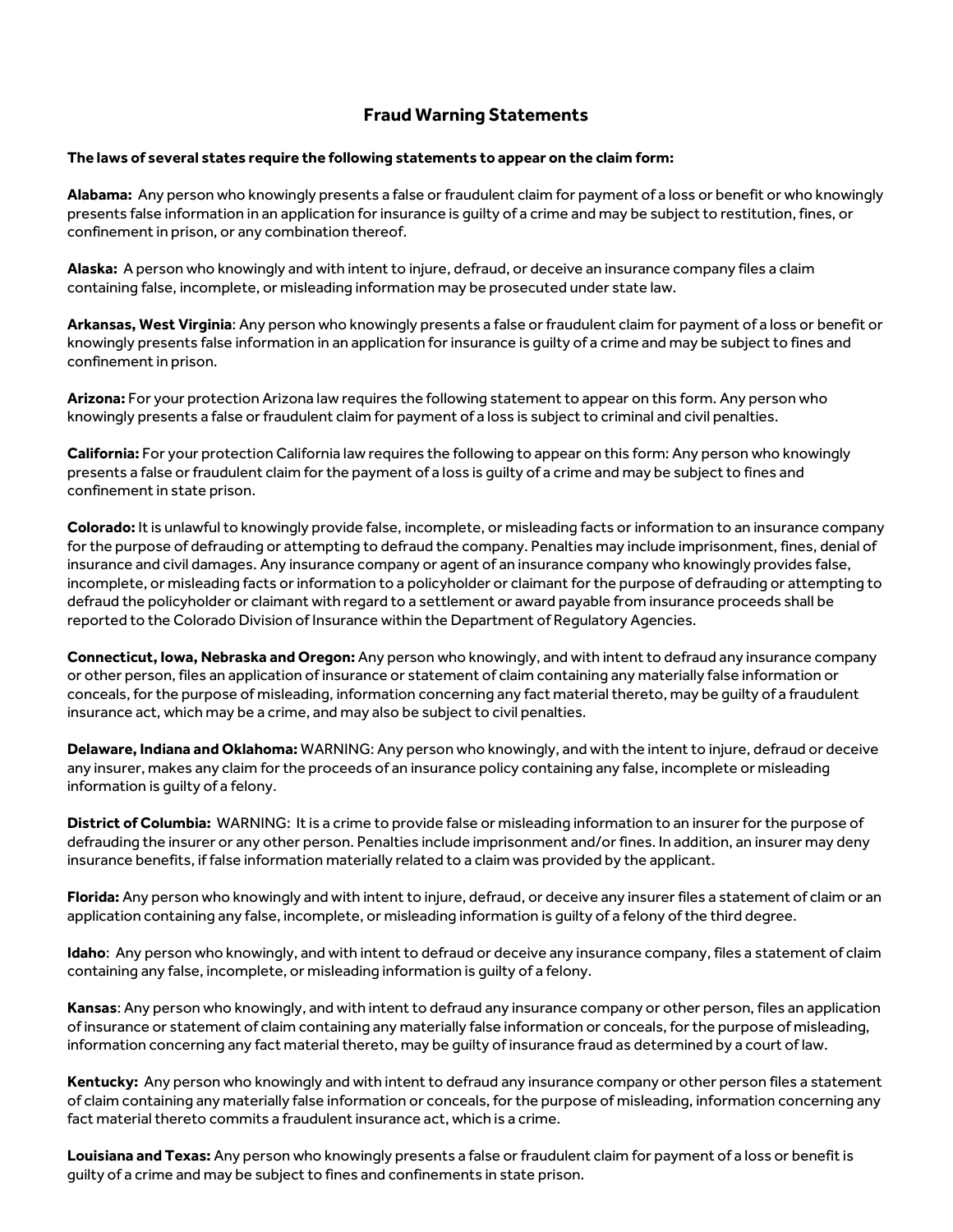**New Mexico**: Any person who knowingly presents a false or fraudulent claim for payment or a loss or benefit or knowingly presents false information in an application for insurance is guilty of a crime and may be subject to civil fines and criminal penalties or denial of insurance benefits.

**Maine, Tennessee and Washington:** It is a crime to knowingly provide false, incomplete or misleading information to an insurance company for the purpose of defrauding the company. Penalties may include imprisonment, fines or a denial of insurance benefit.

**Maryland:** Any person who knowingly or willfully presents a false or fraudulent claim for payment of a loss or benefit or knowingly or willfully presents false information in an application for insurance is guilty of a crime and may be subject to fines and confinement in prison.

**Minnesota:** A person who files a claim with intent to defraud or helps commit a fraud against an insurer is guilty of a crime.

**New Hampshire:** Any person who, with a purpose to injure, defraud or deceive any insurance company, files a statement of claim containing any false, incomplete or misleading information is subject to prosecution and punishment for insurance fraud, as provided in N.H. Rev. Stat. Ann. § 638:20.

**New Jersey:** Any person who knowingly files a statement of claim containing any false or misleading information is subject to criminal and civil penalties.

**New York**: Any person who knowingly and with intent to defraud any insurance company or other person files an application for insurance or statement of claim containing any materially false information, or conceals for the purpose of misleading, information concerning any fact material thereto, commits a fraudulent insurance act, which is a crime, and shall also be subject to a civil penalty not to exceed five thousand dollars and the stated value of the claim for each such violation.

**Ohio:** Any person who with intent to defraud or knowing that he/she is facilitating a fraud against an insurer, submits an application, or files a claim containing a false or deceptive statement is guilty of insurance fraud.

**Pennsylvania:** Any person who knowingly and with intent to defraud any insurance company or other person files an application for insurance or statement of claim containing any materially false information or conceals for the purpose of misleading, information concerning any fact material thereto commits a fraudulent insurance act, which is a crime and subjects such person to criminal and civil penalties.

**Rhode Island:** Any person who knowingly and willfully presents a false or fraudulent claim for payment of a loss or benefit or knowingly and willfully presents false information in an application for insurance is guilty of a crime and may be subject to fines and confinement in prison.

**Vermont:** It is a crime for any person knowingly to provide material false, incomplete, or misleading information to an insurance company for the purpose of defrauding the company, for any person knowingly to provide material false, incomplete, or misleading information concerning the sale of insurance or the status of an insurer, or for any person to misappropriate the funds of an insured or an applicant for insurance. Penalties include imprisonment, fines, and denial of insurance benefits.

**Virginia**: It is a crime to knowingly provide false, incomplete or misleading information to an insurance company for the purpose of defrauding the company. Penalties include imprisonment, fines and denial of insurance benefits.